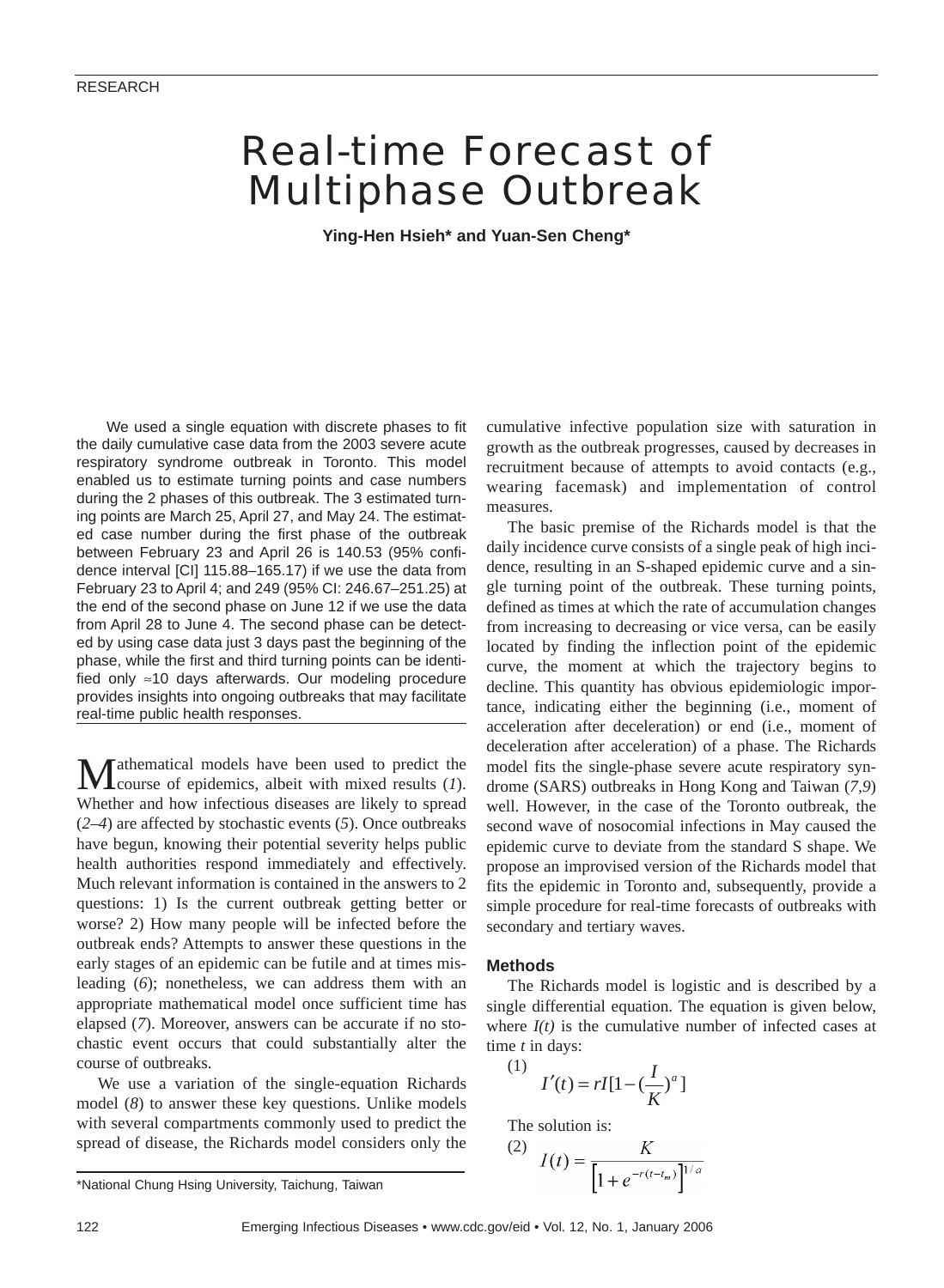During initial stages of the outbreak, when *I*(*t*) is small compared to *K*, the growth rate *r* is approximated by

$$
\frac{I'(t)}{I(t)}
$$

or roughly the number of cases on day *t* over the cumulative case number through that day. We can show mathematically that  $t_i$  is the only inflection point (or turning point denoting deceleration after acceleration) of the epidemic curve obtained from this model. Moreover,  $t_m = t_i +$ *(lna)/r* is equal to the inflection point  $t_i$ , when  $a = 1$  and approximates  $t_i$  when  $a$  is close to 1

The model parameters are as follows: *K* is the carrying capacity or total case number, *r* is the per capita growth rate of the infected population, and *a* is the exponent of deviation from the standard logistic curve. Because the Richards model typically exhibits a single S-shaped curve, it is not suitable for the SARS epidemic in Canada illustrated in Figure 1.

To rectify this situation, we proposed a multistage Richards model, 1 stage for each of the S-shaped segments resulting from multiple waves of infection during this outbreak. Stages are distinguished by turning points (or inflection points), denoting acceleration after deceleration at the end of each S-shaped segment, the local minima of the corresponding incidence curves. For an *n*-phase epidemic outbreak, *n* – 1 local minima separate the *n* phases. For illustration, the incidence curve for Toronto given in Figure 2 contains 2 peaks (local maximum or turning point of the first type) and 1 valley (local minimum or turning point of second type). The multistage Richards model procedure requires 5 steps. First, fit the Richards model to cumulative cases on successive days by using a standard least-square routine. For single-phase outbreaks, parameter estimates  $(a, r, t_i, K)$  will converge as the trajectory approaches carrying capacity *K*, as demonstrated in the Taiwan and Hong Kong SARS outbreaks (*7,9*). Second, if estimated parameters remain convergent until no more new cases are detected, the outbreak has only 1 phase. However, if the estimates begin to diverge from heretofore fixed values, one knows that a turning point denoting the start of a second phase has occurred. Third, locate the turning point,  $t_{min}$ , separating 2 S-shaped phases of the epidemic as the local minimum of the incidence curve (Figure 2). This is the curve for S′(*t*) given in the equation (1). Fourth, fit the Richards model to the cumulative case curve again, but starting from  $t_{min} + 1$ , the day after the start of second phase. The estimated parameters (*a*, *r*, *ti* , *K*) will again converge as the curve approaches the carrying capacity *K* for the second phase. Finally, repeat steps 2–4 in the event more phases occur until the outbreak ends.

By considering successive S-shaped segments of the epidemic curve separately, one can estimate the maximum



Figure 1. Cumulative severe acute respiratory syndrome cases by onset of symptoms for 250 cases in Canada February 23– June 12, 2003 (1 case had unknown onset). All except 1 of the 250 cases were in Toronto area (http://www.phac-aspc.gc.ca/sarssras/pdf-ec/ec\_ 20030808.pdf).

case number, *K*, and locate the turning points, thus providing an estimate for the cumulative number of cases during each phase.

## **Results**

For the phase starting February 23, we estimate parameters from data ending on various dates in Table 1. We could obtain estimates for every consecutive day after recognizing the outbreak, but we only give results for every 10 days for brevity, with the first ending on March 25. The best fitting Richards model, ending on April 26 and 28, yields the parameter values given in bold letters. The estimated value for the turning point  $t_i$  during this phase is computed from the estimates for  $r$ ,  $a$ , and  $t<sub>m</sub>$  by using equation (2). As the initial time  $t = 0$  is February 23 and symptom onset occurs ≈5 days after infection (*10*),  $t_i$  = 30.43 gives the first inflection point around March 25 or first turning point



Figure 2. Severe acute respiratory syndrome incidence curve for Toronto area, February 23–June 12, 2003.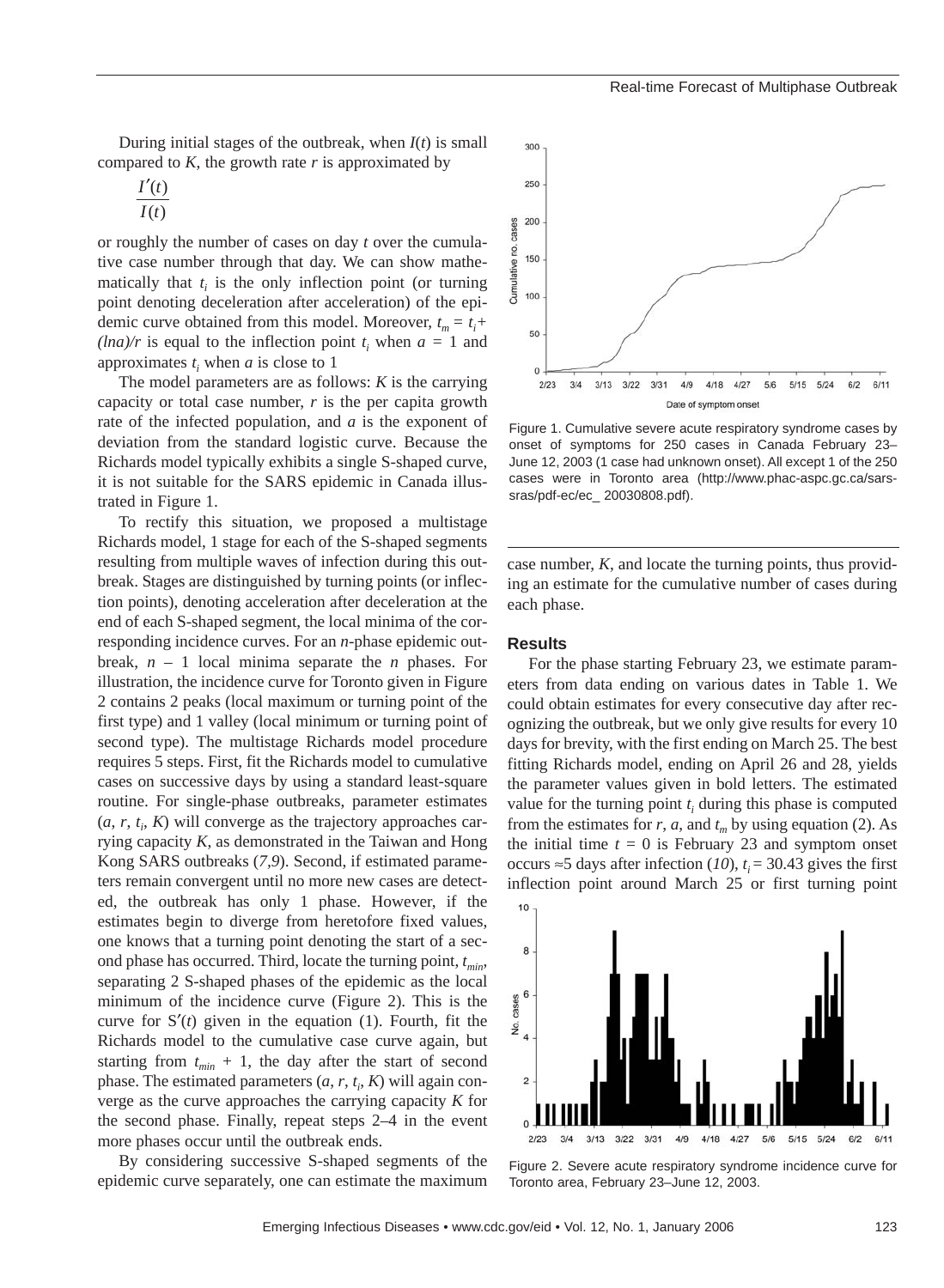## RESEARCH

| End date | Growth rate                               | Exponent of deviation | Turning point | Maximum case no.       |
|----------|-------------------------------------------|-----------------------|---------------|------------------------|
| Mar 25   | 0.859                                     | 4.835                 | 25.09         | 60.10 (54.71-65.49)    |
| Apr 4    | 0.146                                     | 0.689                 | 30.06         | 140.53 (115.88-165.17) |
| Apr 14   | 0.152                                     | 0.773                 | 30.50         | 142.78 (137.34-148.22) |
| Apr 24   | 0.147                                     | 0.718                 | 30.45         | 143.99 (141.76-146.21) |
| Apr 26   | 0.146                                     | 0.710                 | 30.43         | 144.14 (142.19-146.09) |
| Apr 28   | 0.146                                     | 0.709                 | 30.43         | 144.14 (142.42-145.86) |
| Apr 30   | 0.144                                     | 0.693                 | 30.40         | 144.41 (142.85-145.96) |
| May 2    | 0.142                                     | 0.664                 | 30.35         | 144.84 (143.40-146.29) |
|          | *SARS, severe acute respiratory syndrome. |                       |               |                        |

Table 1. Estimates of parameters for Richards model using cumulative case data of selected time periods in phase 1 of 2003 Toronto area SARS outbreak starting from February 23 with 95% confidence interval for the maximum case number  $K^*$ 

(from acceleration to deceleration) for disease transmission in the Toronto area ≈5 days before March 20.

The number of cases during the phase ending on April 26 is 144, well approximated by our carrying capacity,  $K =$ 144.14 (95% confidence interval [CI] 142.19–146.09). Moreover, the results in Table 1 show that, using data from February 23 to April 4, or 10 days after the turning point of this phase, model fitting gives an estimate of  $K = 140.53$ (95% CI 115.88–165.17). That is, given case data at the time of the outbreak, we could estimate the cumulative case number in the first phase accurately (Figure 3) 10 days after the turning point on March 25 and 22 days before the end of the first phase. This estimate also is the cumulative case number assuming no subsequent waves of infection.

Unfortunately, this was only the first wave in this outbreak, as indicated by estimates starting to diverge again after April 30. The last 2 rows of Table 1 suggest that the second turning point, the start of a second phase of this outbreak, occurred by April 30. Consequently, we go to step 3 in our procedure.

Here we use the incidence data starting on April 18 and continuing past April 30 to obtain a least-squares estimate of the minimum point  $t_{min}$  of the incidence curve. This choice of period ensures the minimum is contained in the time interval. Given that  $t = 0$  is April 18, the least-squared estimate of the local minimum converges after May 18 and is  $t_{min} = 9.11$  (95% CI 8.95–9.27) as shown in Table 2,

| Table 2. Estimates of $t_{min}$ using incidence curve starting on<br>April 18 |               |               |  |  |  |
|-------------------------------------------------------------------------------|---------------|---------------|--|--|--|
| End date                                                                      | Turning point | 95% CI*       |  |  |  |
| Apr 30                                                                        | 5.08          | 4.92-5.24     |  |  |  |
| May 2                                                                         | 5.54          | 5.38-5.70     |  |  |  |
| May 4                                                                         | 4.83          | 4.67-4.99     |  |  |  |
| May 6                                                                         | 7.20          | 7.04-7.36     |  |  |  |
| May 8                                                                         | 8.18          | $8.02 - 8.34$ |  |  |  |
| May 10                                                                        | 6.50          | 6.34-6.66     |  |  |  |
| May 12                                                                        | 8.18          | $8.02 - 8.34$ |  |  |  |
| May 14                                                                        | 7.65          | 7.49-7.81     |  |  |  |
| May 16                                                                        | 8.08          | 7.92-8.24     |  |  |  |
| May 18                                                                        | 9.11          | 8.95-9.27     |  |  |  |
| May 20                                                                        | 9.11          | 8.95-9.27     |  |  |  |
| . .<br>. .                                                                    |               |               |  |  |  |

\*CI, confidence interval.

along with previous estimates given every other day. This finding pinpoints the second turning point of the Toronto outbreak at April 27. Hence, April 27 separates the 2 Sshaped curves spanning the respective time periods February 23 to April 26 and April 28 to June 12, the end of the outbreak.

Again, as the data used in this article are given by onset date, which occurred after ≈5 days of incubation (*10*), April 22 is the actual second turning point that foretold the second wave of infections in Toronto. The index patient for the second phase had onset of respiratory symptoms, fever, and diarrhea on April 19 (*11*), 3 days before the turning point pinpointed by this procedure. Our result also corroborates the assessment of Health Canada, which pinpointed April 21 as the start of second phase of the outbreak in Toronto (Figure 1 in [*11*]).

Starting with the second phase of the outbreak on April 28, we again fit the cumulative case data from April 28 to the Richards model. As the case number on April 28 is 144, we use a transformation of  $S(t) = S_{real}(t) - 143$ , where  $S_{real}(t)$ is the actual data at time *t*, so the initial data on April 28 used here is  $S(0) = 1$ . We again fit the model to the cumulative data ending on various dates past May 25; the results are given in Table 3 and Figure 4. The estimates start to converge after June 4, in the last 2 rows of Table 3 in bold,



Figure 3. Epidemic curves for the first phase of severe acute respiratory syndrome outbreak in Toronto area using multistage Richards model and cases February 23–June 12, 2003.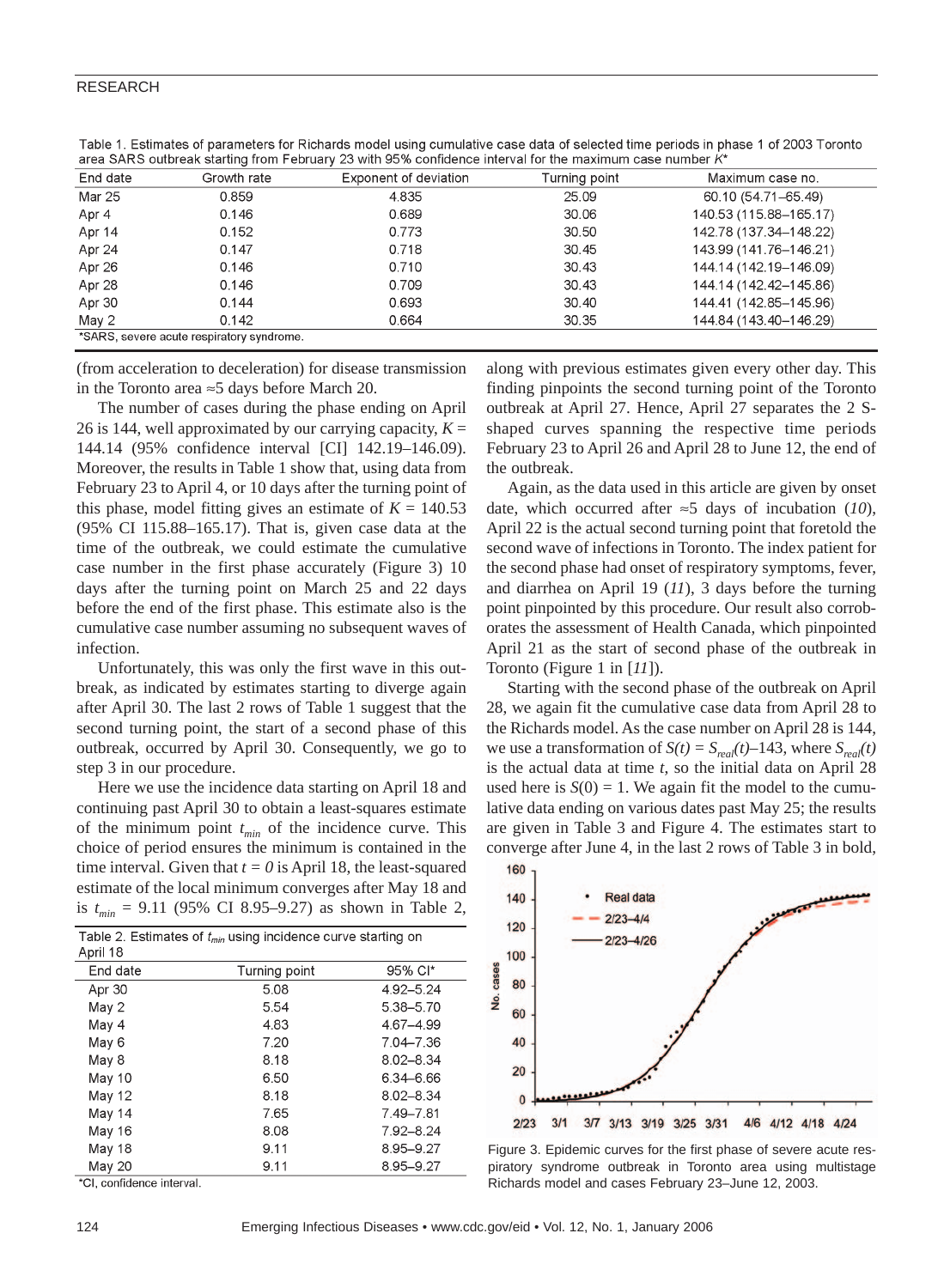| End date | Growth rate                               | Exponent of deviation | Turning point | Maximum case no.       |
|----------|-------------------------------------------|-----------------------|---------------|------------------------|
| May 25   | 0.557                                     | 3.866                 | 24.59         | 223.37 (199.67-247.07) |
| May 27   | 0.350                                     | 2.393                 | 25.84         | 244.36 (220.53-268.18) |
| May 29   | 0.236                                     | 1.554                 | 27.36         | 271.28 (240.94-301.62) |
| May 31   | 0.321                                     | 2.202                 | 26.43         | 252.53 (244.32-260.74) |
| Jun 2    | 0.352                                     | 2.448                 | 26.36         | 249.51 (245.70-253.33) |
| Jun 4    | 0.359                                     | 2.508                 | 26.36         | 248.96 (246.67-251.25) |
| Jun 6    | 0.367                                     | 2.576                 | 26.37         | 248.52 (246.98-250.07) |
|          | *SARS, severe acute respiratory syndrome. |                       |               |                        |

Table 3. Estimates of parameters for Richards model using cumulative case data of selected time periods in phase 2 of 2003 Toronto area SARS outbreak starting from April 28 with 95% confidence interval for the maximum case number  $K^*$ 

yielding an estimate for *K* of 248.96 (95% CI 246.67–251.25). Once again, the actual case number of 249 for the Toronto area outbreak (and 250 for Canada) is well approximated by our estimate of *K*. The estimated turning point  $t_i = 26.36$  pinpoints May 24, or a turning point for SARS infections 5 days earlier on May 19. This finding further corroborates Health Canada's assertion that, among the 79 cases that resulted from exposure at the hospital where the index patient of the second phase stayed, 78 had exposures that occurred before May 23 (*11*). Note also that this estimate is obtained by using data that end just 11 days after the turning point on May 24, giving an accurate prediction of the actual cumulative case number (Figure 4).

## **Discussion**

We show that the first turning point on March 25 could be detected 10 days after it occurred on April 4 (row 2 in Table 1). The second turning point on April 27, indicating that the epidemic escalated again, could be detected 5 days after it occurred by May 2 (last row in Table 1 shows the estimate for  $t_i$  diverging). And the third turning point on May 24 could be detected 7 days after it occurred on May 31 (row 4 in Table 3).

Our procedure fits the data well (Figure 5), allowing us to study retrospectively the significance of various events occurring at different times. Through this procedure, we can pinpoint retrospectively the 3 key turning points for the spread of disease during the 2-phase outbreak in Toronto area. The first turning point for the spread of SARS occurred on March 20 when the first wave of infections leveled off. April 22 was the second turning point, at which time persons infected by the undetected index patient for the second wave began to experience symptoms. Our findings also concur with the World Health Organization action that lifted a travel advisory issued on April 22 that limited travel to Toronto. In retrospect, the Toronto outbreak would have ended with the first wave, if not for the single undetected case and subsequent infections that occurred before April 22. Furthermore, our results also corroborate the assessment of Health Canada, which pinpointed April 21 as the start of the second phase

of the outbreak in Toronto area. The third and final turning point for the infections occurred on May 19, when the spread of disease finally leveled off.

Given incidence by onset date during the outbreak, one can use our procedure to forecast the eventual severity of current phases of the outbreak by estimating the carrying capacity, *K*. However, accuracy depends on having the incidence data for some time past the inflection point (*7*) and no new waves of infection in the future. Both points can be aptly illustrated by the Toronto outbreak. By using data from 2/23–4/14, we can predict the 95% CI of cases in the first phase of this outbreak at 137.34–148.22, 10 days before the phase ended. Incidence data 20 days after the inflection point of the first phase (March 25) would have enabled us to project the severity of the epidemic, had there not been a second wave of infection. By performing daily fits with updated case data, one could determine if parameters were converging to reliable values for the current phase of the outbreak. Similarly, for phase 2 of the Toronto outbreak, 11 days after the final inflection point (May 24), the data from April 28 to June 4 give a good estimated 95% CI of the cumulative cases of 246.67–251.25, 8 days before onset of the last case.

These results can also be used to compute the basic reproduction number,  $R_{0}$ , for the Toronto outbreak. From



Figure 4. Epidemic curves for the second phase of severe acute respiratory syndrome outbreak in Toronto area using multistage Richards model and cases April 28–June 4, 2003.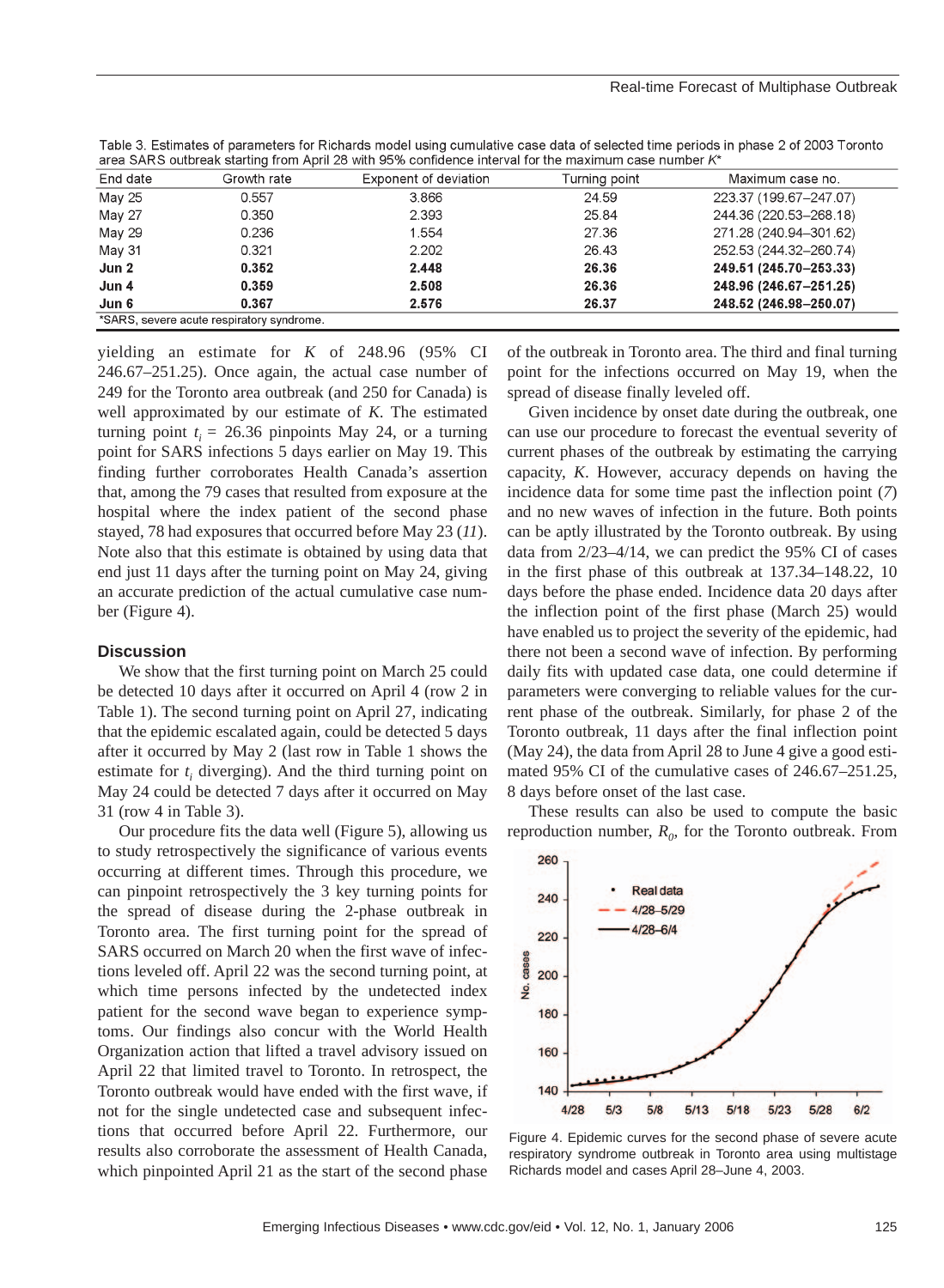#### RESEARCH

| Table 4. Comparison of basic reproduction numbers $(R_0)$ for |
|---------------------------------------------------------------|
| SARS in some affected areas in literature computed by using   |
| Richards model and $T = 8.4*$                                 |

| Affected area                             | Reference    | Growth rate | Rn   |  |  |
|-------------------------------------------|--------------|-------------|------|--|--|
| Singapore                                 | 9            | 0.12        | 2.7  |  |  |
| Hong Kong                                 | 9            | 0.09        | 2.1  |  |  |
| Taiwan                                    |              | 0.136       | 3.08 |  |  |
| Toronto (phase I)                         | This article | 0 1 4 6     | 3.41 |  |  |
| *SARS, severe acute respiratory syndrome. |              |             |      |  |  |

Table 1,  $r = 0.146$  for the first phase. To compare with results (*9*), we also assume the duration of infectiousness *T* to be 8.4 days, as estimated from the time from onset of symptoms in the index patient to onset of symptoms in a secondary case-patient in Singapore (12) and obtain  $R_0 =$  $exp[rT] = 3.41$ . The estimated  $r = 0.136$  for Taiwan outbreak in (7) yields  $R_0 = 3.08$ . Note that, because of the shift in the cumulative number used for the model fit of the second phase, the resulting value for *r* cannot be used in this simple calculation. A list of basic reproduction numbers for SARS in affected areas computed in literature by using Richards model and  $T = 8.4$  is given in Table 4 for comparison. The larger basic reproduction numbers for Toronto (phase 1) and Taiwan, as compared with Hong Kong and Singapore, may be attributable to the relatively high percentage of nosocomial infections (*13,14*).

The easily implemented procedure described can be extended to analysis of turning points and severity of multiphase epidemics while ongoing. During an outbreak such as SARS, to which available data were limited and uncertain, a simple model that requires only the most basic and perhaps only easily obtainable data under these circumstances offers our best chance to a practical solution to the understanding, prediction, and timely control of the outbreak. However, one must understand that mathematical models do not provide accurate numerical predictions and can be used to forecast only in fairly gross terms (*15*). The



Figure 5. Epidemic curve for Toronto area severe acute respiratory syndrome outbreak of February 23–June 12, 2003, using multistage Richards model. Turning points are March 25, April 27, and May 24.

accuracy of predictions depends heavily also on the assumption that no stochastic events occur in the remaining days that could significantly alter the course of the current phase of an outbreak.

Detecting the occurrence of a second turning point or start of a second phase, as outlined in Step 2 of our procedure, is especially useful as it allows us to recognize early that an epidemic is worsening, in our case on April 30 only 3 days after the turning point on April 27 (Table 1). Though predicated on the availability and accuracy of case onset data, this procedure could be a valuable tool to public health policymakers for responding to future disease outbreaks with multiple turning points.

#### **Acknowledgment**

We thank John Glasser for constructive comments and suggestions.

Y.H.H. is supported by SARS research grant (NSC 93-2751- B005-001-Y) from the National Science Council of Taiwan and thanks MITACS (Canada) for their generous financial support to attend the MITACS SARS meetings at Banff, Canada.

Dr Hsieh is a professor of applied mathematics at National Chung Hsing University. His primary research interests are focused on mathematical and statistical modeling of infectious diseases epidemiology.

Mr Cheng received his master's degree in June of 2005 from National Chung Hsing University (Department of Applied Mathematics). His research interests are in the area of mathematic epidemiology.

#### **References**

- 1. May, R.M. Uses and abuses of mathematics in biology. Science. 2004;303:790–3.
- 2. Ranta J, Makela PH, Arjas E. Predicting meningococcal disease outbreaks in structured populations. Stat Med. 2004;23:927–45.
- 3. Bauch CT, Earn DJ. Vaccination and the theory of games. Proc Natl Acad Sci U S A. 2004;101:13391–4.
- 4. Porco TC, Small PM, Blower SM. Amplification dynamics: predicting the effect of HIV on tuberculosis outbreaks. J Acquir Immune Defic Syndr. 2001;28:437–44.
- 5. Klempner MS, Shapiro DS. Crossing the species barrier—one small step to man, one giant leap to mankind. N Engl J Med. 2004;350:1171–2.
- 6. Razum O, Becher H, Kapaun A, Junghanss T. SARS, lay epidemiology, and fear. Lancet. 2003;361:1739–40.
- 7. Hsieh YH, Lee JY, Chang HL. SARS epidemiology modeling. Emerg Infect Dis. 2004;10:1165–7.
- 8. Richards FJ. A flexible growth function for empirical use. Journal of Experimental Botany. 1959;10:290–300.
- 9. Zhou G, Yan G. Severe acute respiratory syndrome epidemic in Asia. Emerg Infect Dis. 2003;9:1608–10.
- 10. World Health Organization. Consensus document on the epidemiology of severe acute respiratory syndrome (SARS). 17 Oct 2003. Geneva: The Organization; 2003. Available at http://www.who.int/ csr/sars/en/WHOconsensus.pdf.